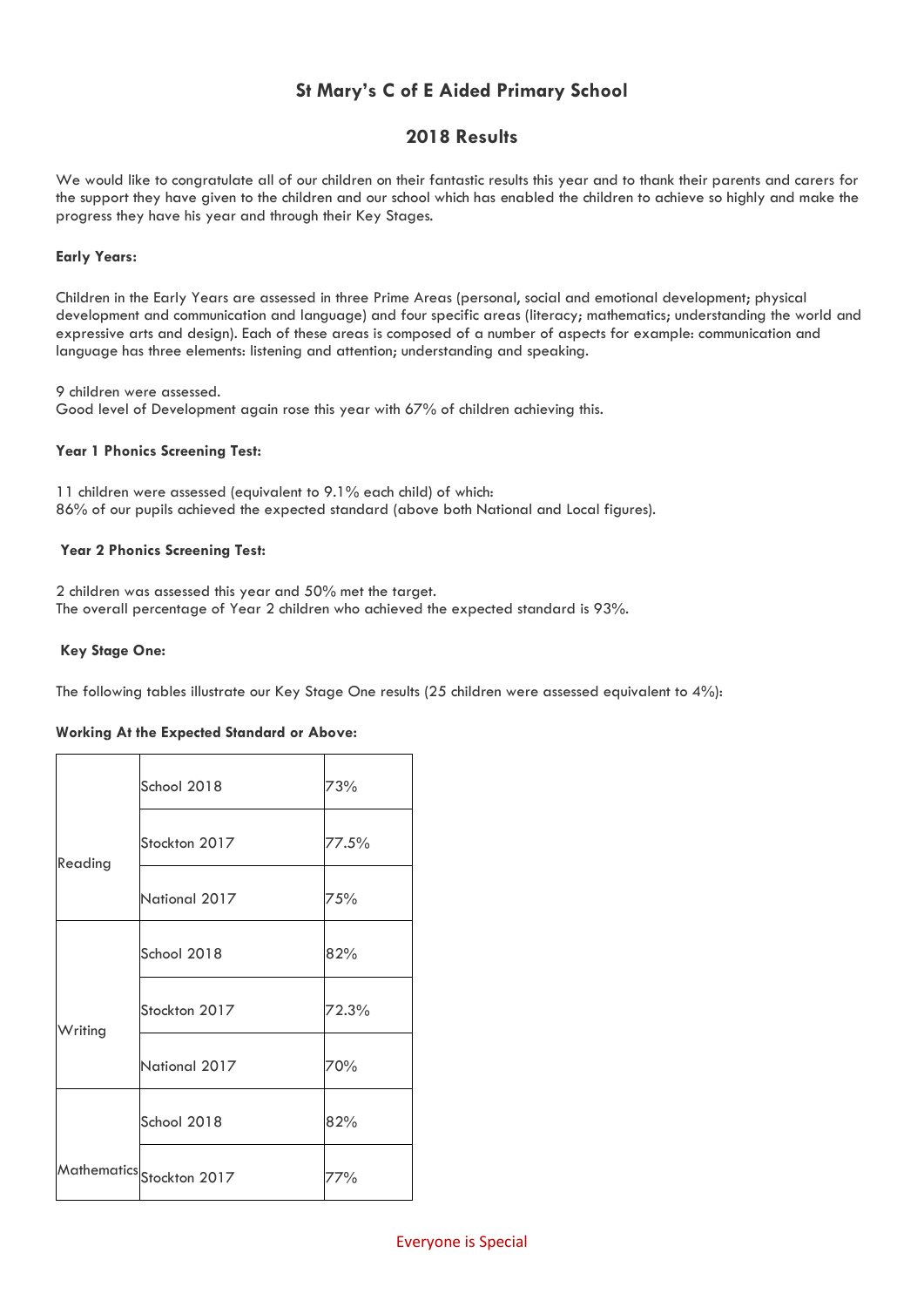|             | National 2017 | 76%   |
|-------------|---------------|-------|
|             | School 2018   | 82%   |
| Science     | Stockton 2017 | 85%   |
|             | National 2017 | 83%   |
|             | School 2018   | 73%   |
| <b>CRWM</b> | Stockton      | 68.4% |
|             | National      |       |

### **Working At a Greater Depth within the Expected Standard:**

|                    | School 2018   | 36% |
|--------------------|---------------|-----|
| Reading            | Stockton 2017 | 27% |
|                    | National 2017 | 25% |
|                    | School 2018   | 27% |
| Writing            | Stockton 2017 | 18% |
|                    | National 2017 | 16% |
|                    | School 2018   | 27% |
| <b>Mathematics</b> | Stockton 2017 | 23% |
|                    | National 2017 | 21% |
|                    | School        | 27% |
| <b>CRWM</b>        | Stockton      | 14% |
|                    | National      |     |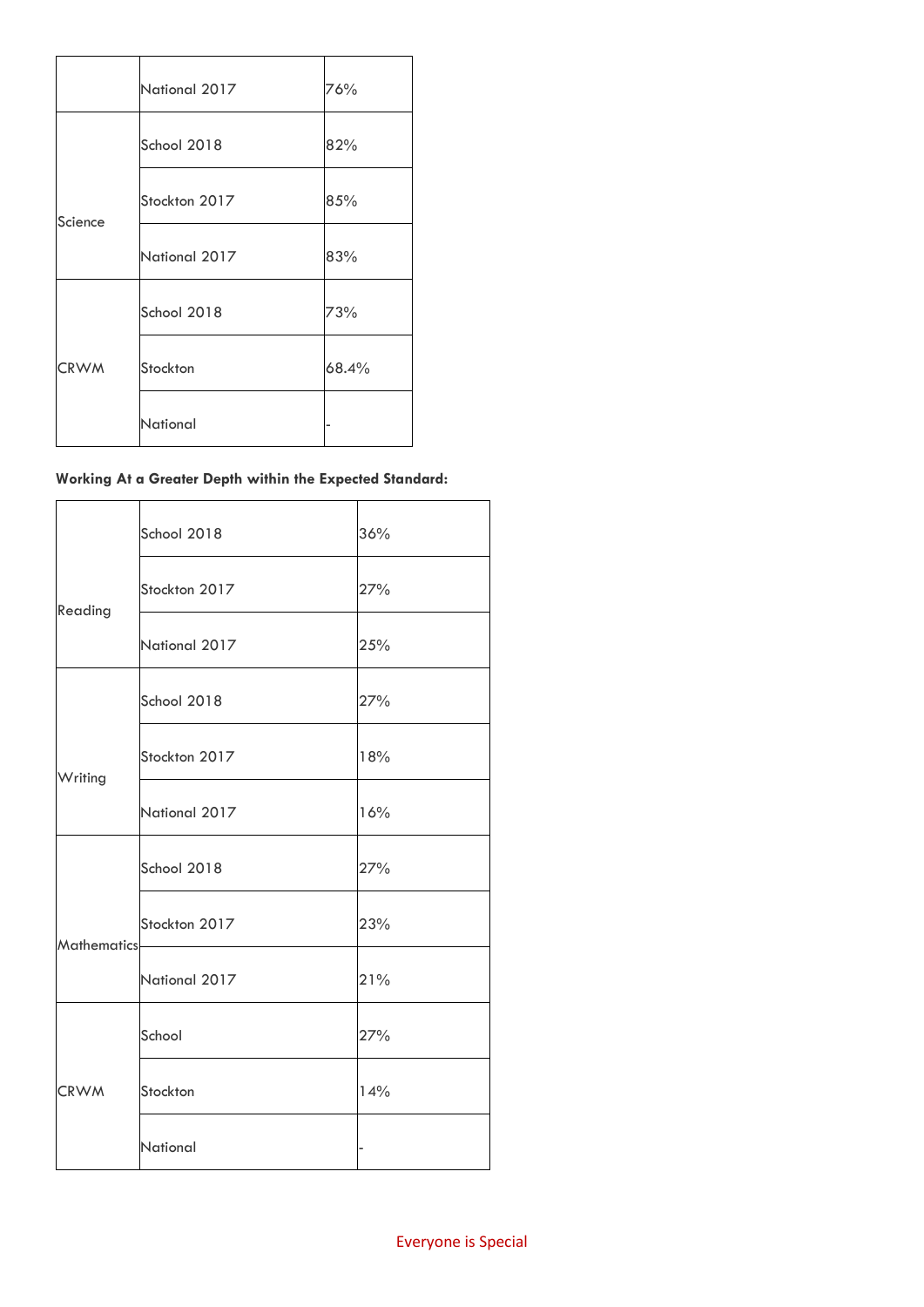### **Key Stage Two:**

The following tables illustrate our Key Stage Two results (16 children took the tests equivalent to 6.3%)

### **Achieving the Expected Standard or Above:**

|                                 | School 2018   | 100% |
|---------------------------------|---------------|------|
| Reading                         | Stockton 2017 | 72%  |
|                                 | National 2018 | 75%  |
|                                 | School 2018   | 100% |
| Writing (TA)                    | Stockton 2017 | 80%  |
|                                 | National 2018 | 78%  |
|                                 | School 2018   | 100% |
| <b>Mathematics</b>              | Stockton 2017 | 78%  |
|                                 | National 2018 | 76%  |
|                                 | School 2018   | 100% |
| Spelling, Punctuation & Grammar | Stockton 2017 | 80%  |
|                                 | National 2018 | 78%  |
|                                 | School 2018   | 100% |
| <b>CRWM</b>                     | Stockton      | 70%  |
|                                 | National      | 64%  |

### **Achieving the Higher Standard or Above:**

|         | School 2018 | 56% |
|---------|-------------|-----|
| Reading | Stockton    | 28% |
|         | National    | 28% |